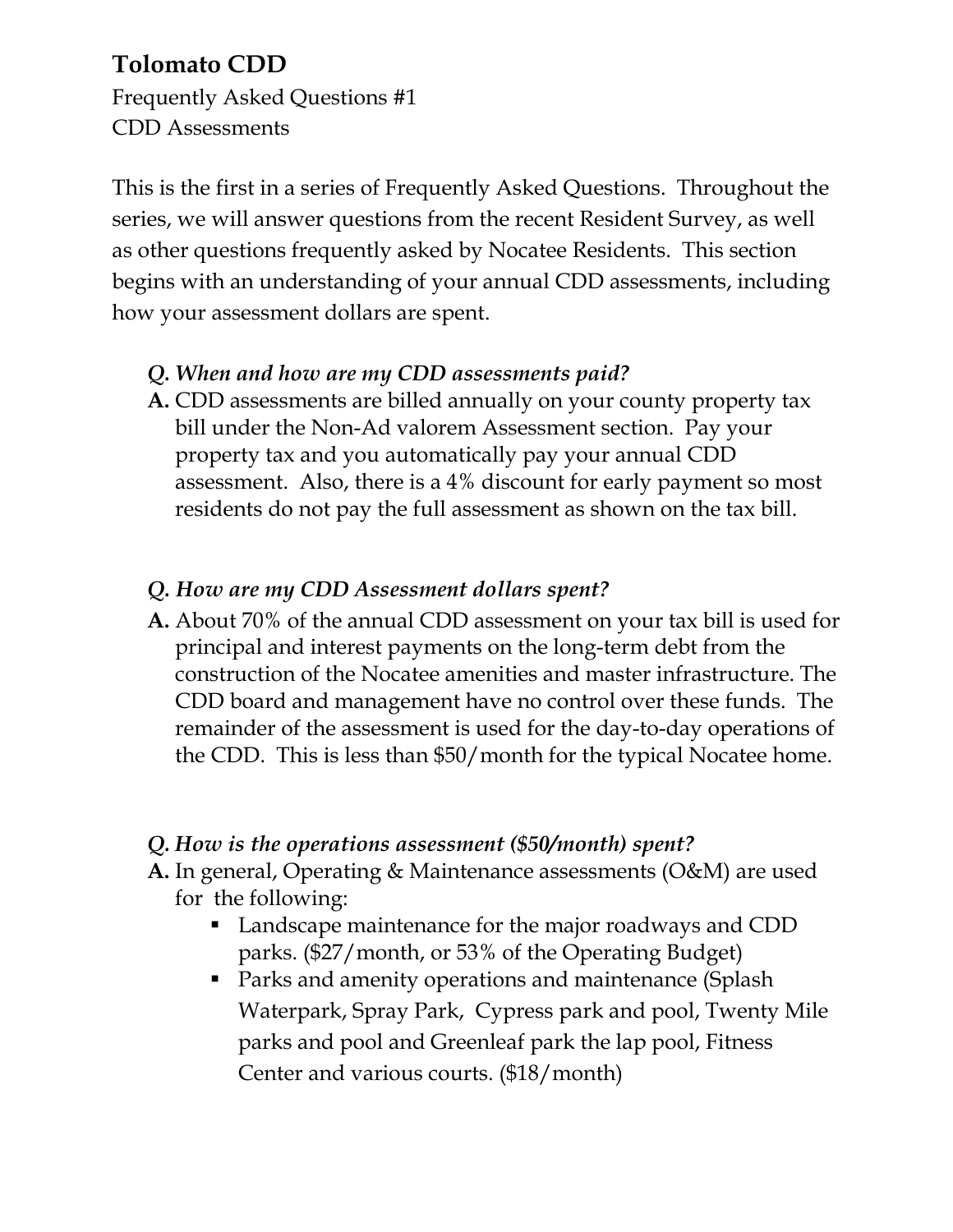- Attorneys, engineers, consultants, bond service costs, Trustee fees, environmental reporting. (\$5/month)
- Administration (\$4/month)

#### *Q. How many Events and Activities were held in Nocatee during 2018?*

**A.** There were approximately 225 Nocatee events in 2018. These events and activities not only add to the Nocatee Lifestyle, but actually generate revenue to help keep assessments low.

## *Q. How much of my annual assessment is spent on Nocatee Events and Activities?*

**A.** None. The cost of events such as Noc-At-Night, Food Truck Night, Bingo and Karaoke are fully covered by beer and wine sales and business sponsorships. The Farmers Market is fully paid through business sponsorships as well as booth fees while Comedy Night, Nocatee Uncorked and others are paid through ticket sales.

Overall last year, the CDD generated revenues from events and activities totaling \$482,000. This included net revenues of \$132,000 from beer and wine sales, \$55,000 in business sponsorships as well as revenues from resident fees for summer camp, swim lessons and certain ticketed events. Total expenditures, including all staff and related expenses, were \$463,000 for the year, leaving a small profit.

#### *Q. Does the collection of CDD assessments automatically increase as the number of homes in Nocatee increases?*

**A.** No. Every owner of land in Nocatee pays CDD assessments, whether or not the land is developed or houses are constructed. O&M assessments are not based on the number of homes constructed. While the formula is complicated, last year Nocatee added over 900 new homes, yet total Operations & Maintenance assessments to be received from residential housing in this year's budget actually decreased due to revised and downsized development plans of future units.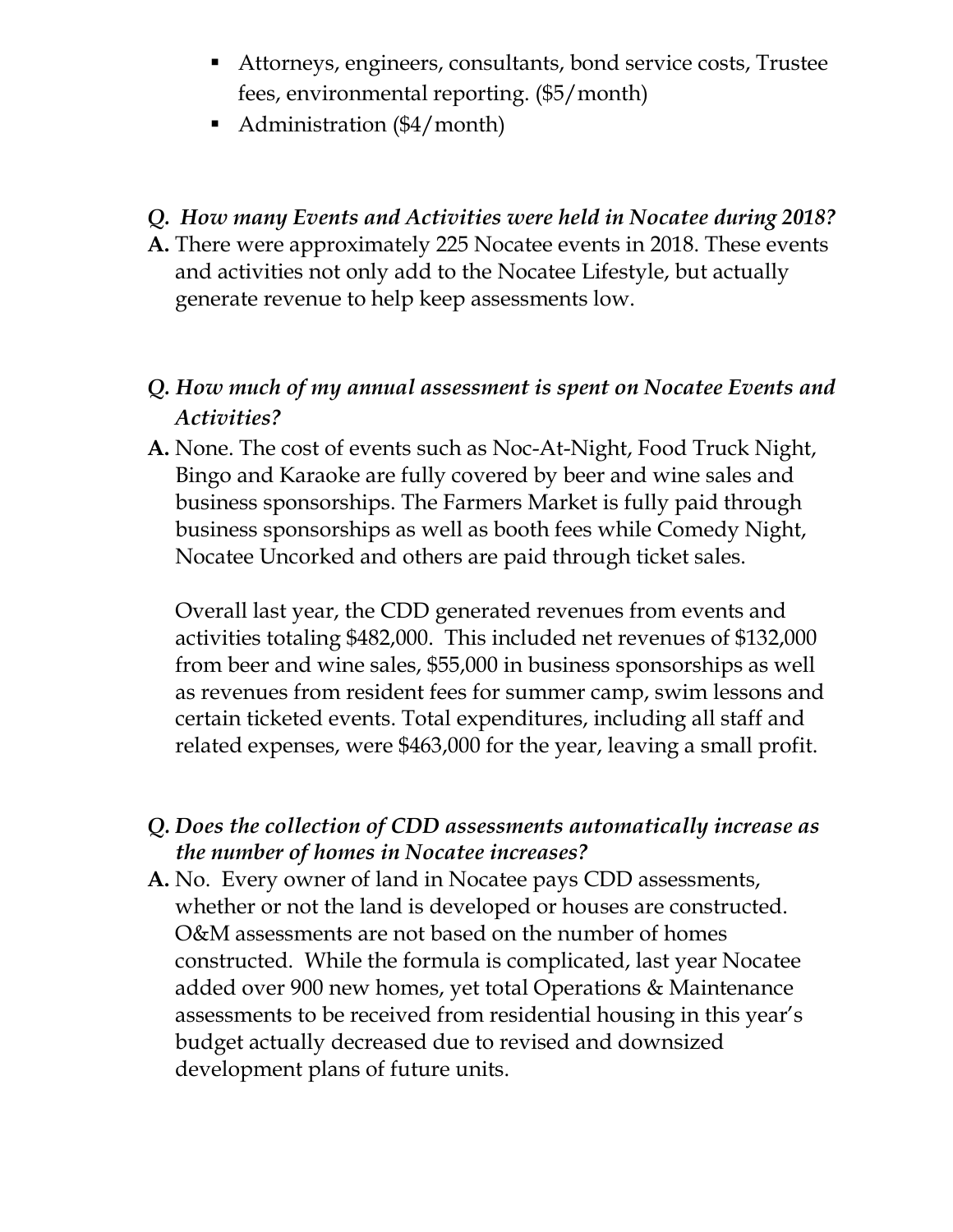#### *Q. Can future residents be required to pay for new amenities?*

*A.* No*.* All of the land for homes and businesses in Nocatee, both existing and future have already been assessed for the debt that was used to build the current existing infrastructure, including the main roads and amenities.

#### *Q. How does Nocatee's Operations & Maintenance assessment compare with other nearby communities?*

**A.** O&M assessments for the Tolomato CDD are very competitive with nearby communities, especially given the level of Nocatee amenities and the quantity and quality of roadway landscaping. Here is a comparison with neighboring communities:

|                        |                        | <b>0&amp;M</b>     |                   |
|------------------------|------------------------|--------------------|-------------------|
| <b>CDD Name</b>        | Community              |                    | <b>Assessment</b> |
| Julington              | <b>Julington Creek</b> | \$                 | 493.14            |
| Aberdeen               | Aberdeen               | \$                 | 560.53            |
| <b>Tolomato</b>        | <b>Nocatee</b>         | $\mathsf{\dot{S}}$ | 599.65            |
| <b>Bartram Springs</b> | <b>Bartram Springs</b> | \$                 | 771.61            |
| <b>Durbin Crossing</b> | <b>Durbin Crossing</b> | Ś                  | 951.50            |
| <b>Brandy Creek</b>    | Johns Creek            |                    | \$1,190.00        |
| <b>Sampson Creek</b>   | St Johns Golf & CC     |                    | \$1,203.44        |
| <b>Marshall Creek</b>  | Palencia               |                    | \$1,915.00        |

- *Q. Why does the CDD sell memberships to non-residents?*
- **A.** Florida law requires that all CDDs offer paid admission to the general public. Nocatee meets this requirement by selling an annual family membership for \$3,000. There are currently only three nonresident family memberships.

#### *Q. Why does the CDD offer Splash Water Park access to apartment residents?*

**A.** The apartment owner pays CDD assessments just like any other land owner in Nocatee. The amount of the assessment is determined using the same process and formulas used for single family homes.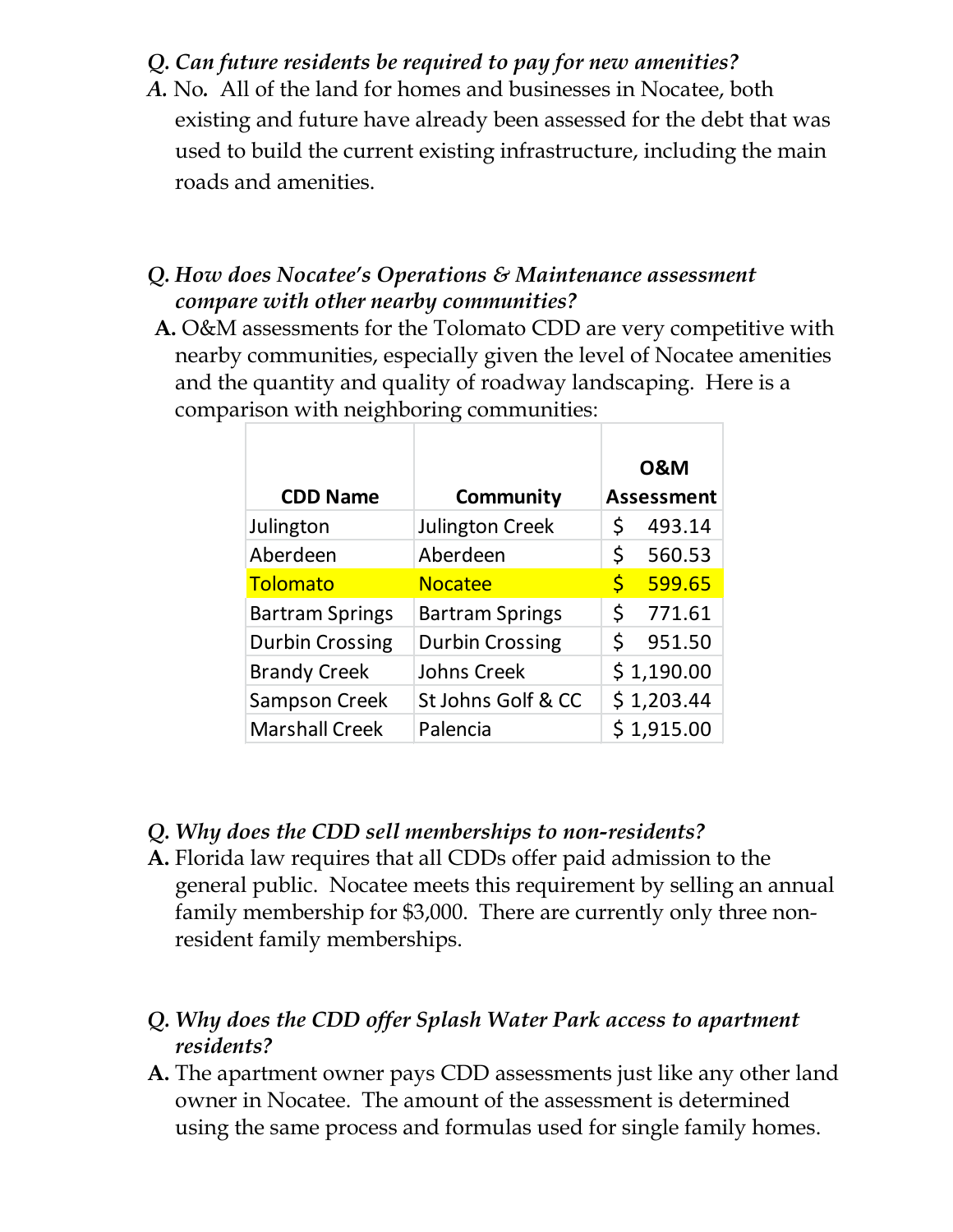The owner determines how this assessment cost is passed on to its tenants.

#### *Q. Can CDD assessments change?*

*A.* The debt portion of the CDD assessment is fixed and will continue at the current amount until the debt is fully repaid (approximately in the year 2039) The O&M assessment may change annually based on the CDD operating budget for the upcoming year. Over the past 15 years the O&M assessment has increased twice. This occurred in 2010 with the opening of the Splash Park and again in 2014 following the expansion of amenities.

#### *Q. Can the CDD Refinance the long-term debt?*

*A.* Yes, depending on interest rates and the terms within each bond issue. In 2018, some of the CDD bonds were refinanced at a lower interest rate, resulting in funds for capital expansion. However, the term of the bonds was not changed and the annual assessments for the affected residents were actually decreased.

## *Q. How can I check my remaining CDD debt balance or the breakdown of my annual assessment?*

**A.** Yes, go to MyTCDD.Com. Here you will find a schedule detailing your assessment as well as remaining debt balance. Click on St Johns or Duval and look up your parcel.

#### **Q.** *Should I Prepay my CDD Debt?*

**A.** The CDD does provide advice for your specific circumstance. However, remember that this is not the same as deciding whether to pay off a high interest rate credit card. There is substantial risk to pre-paying the CDD debt assessment. The CDD will soon be releasing a video that better explains the various factors involved in making this decision.